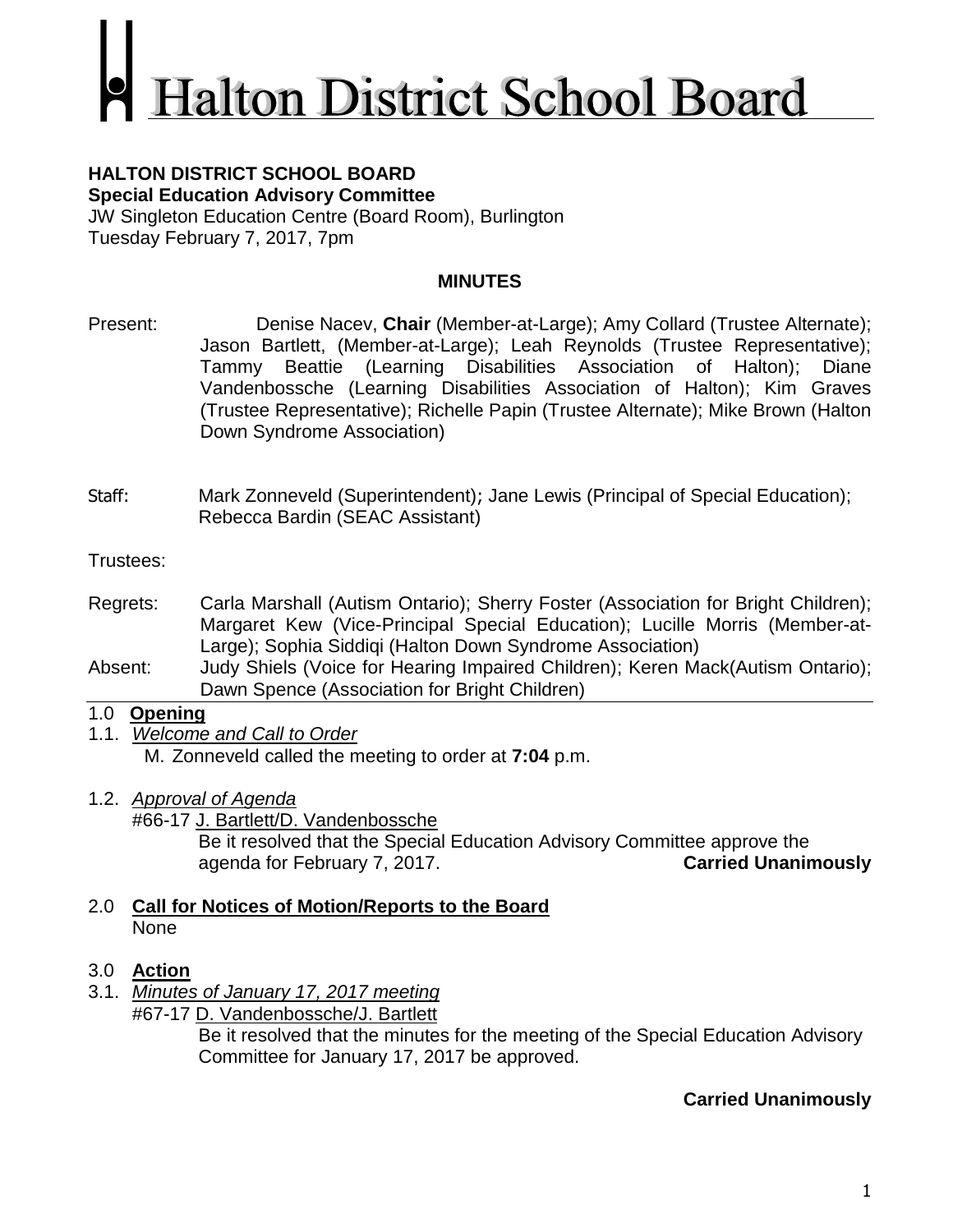## 3.2. *SEAC Chair and Vice-Chair Elections*

M. Zonneveld reviewed the election process as outlined in the HDSB By-laws.

M. Zonneveld requested an expression of interest from SEAC members for the position of SEAC Chair.

D. Nacev expressed her interest in the position of Chair. There were no other members that communicated an interest. D. Nacev was elected Chair of SEAC by acclamation.

D. Nacev requested an expression of interest from SEAC members interested in the position of Vice-Chair. There were no members that came forward. K. Graves expressed her interest in filling a temporary position of Vice-Chair should it be required.

#### 3.3. *Special Education Plan Revisions/Approval*

M. Brown emailed HDSA requests and suggestions for the Special Education Plan revisions.

T. Beattie requested that an update be made to HDSB as the link on page 9 of the Special Education Plan refers to the SEAC question and answer document that was previously found on the HDSB website.

These requests will be reviewed further and edits applied where applicable.

#### #68-17 J. Bartlett/K. Graves

Be it resolved that the Special Education Advisory Committee support the draft plan of the 2017/2018 Special Education Plan as amended.

#### **Carried**

D. Vandenbossche mentioned that LDAH has not supported the plan for several years. Main objection is the early intervention process. This has been stated in the past minority and majority reports and addressed by the Chair of the Board in the responses. LDAH feels there is a gap in the early literacy program and therefore cannot support the Special Education Plan.

#### 3.4. *Recommendations for Burlington PAR Committee*

D. Nacev requested SEAC members provide input for PARC to consider. D. Nacev mentioned that HDSA has sent a submission to PARC outlining their recommendations.

Discussion ensued amongst the members regarding considerations that can be provided to the PAR Committee as it relates to Special Education, IEPs and transitions.

SEAC members discussed the list of priorities that they would like to be brought forward to the PAR Committee. D. Nacev will use the information gathered from the members and create a submission on behalf of SEAC.

D. Nacev requested that SEAC be given the opportunity to present to the PAR Committee. M. Zonneveld will bring this suggestion forward and report back to D. Nacev.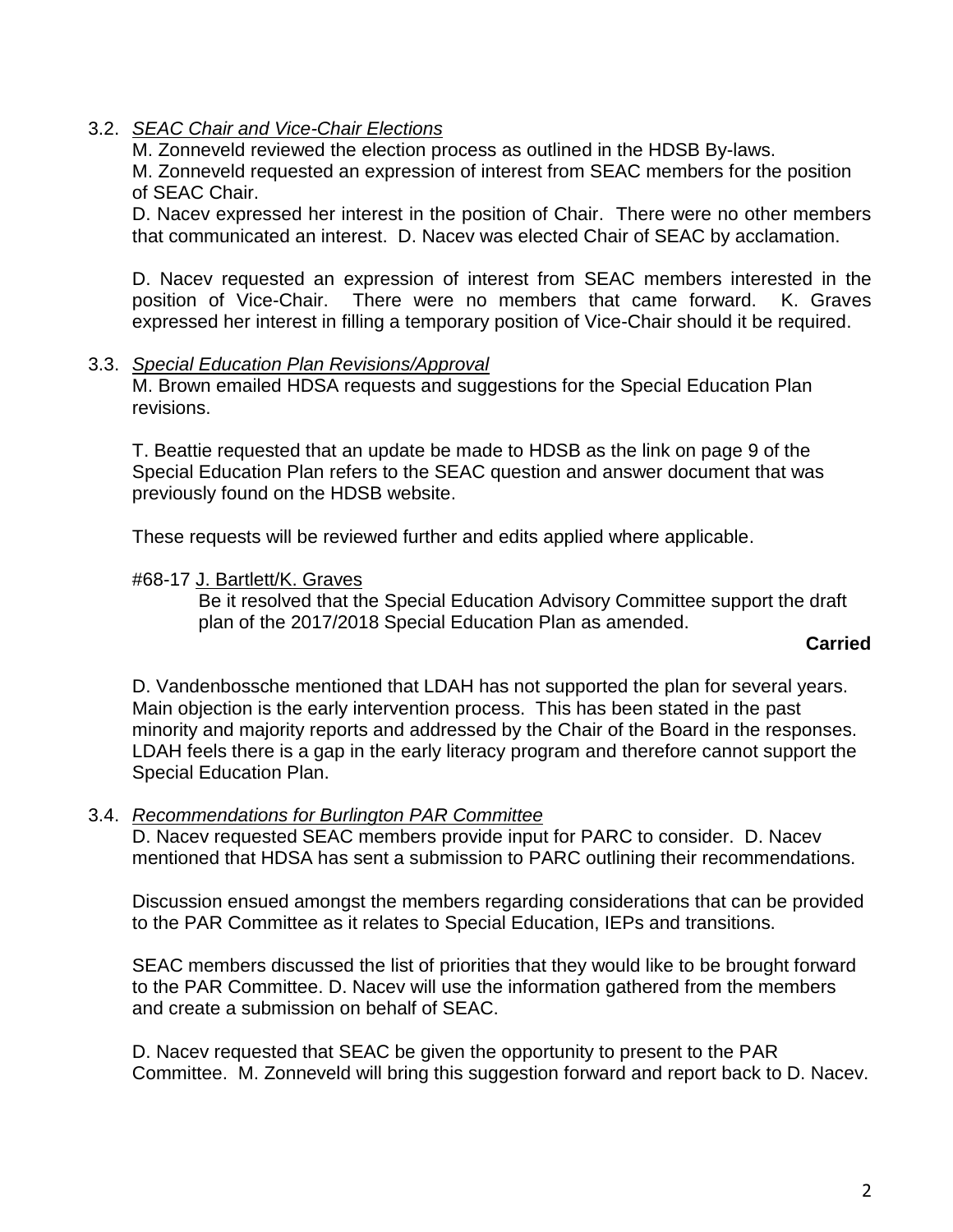T. Beattie feels a presentation would be beneficial to the PAR Committee and would also allow SEAC the opportunity to answer any questions the committee may have.

## 3.5. *Special Education Review update*

D. Nacev reported that the survey has been distributed to gather the student voice. Literature provided by SEAC associations has also been sent to the consultants.

D. Nacev mentioned that a considerable amount of time was spent reviewing options of accessibility for guardians/parents while also being cognisant of the timeline.

D. Vandenbossche is concerned that parents may not ask for the support they need to allow them to complete the survey.

M. Zonneveld responded that this was discussed extensively and given a great deal of consideration.

## 3.6. *High Safety Risk Review update*

M. Zonneveld spoke to the High Safety Risk Review update and reported that the following has taken place:

- staff focus groups
- **parent survey input**

Next steps will likely include interviews with students with high safety risk profiles. The option of an extension of this review will be discussed with Director S. Miller. An interim report is in progress and will be brought to SEAC when complete.

# 3.7. *Budget Process and Timeline*

M. Zonneveld spoke to L. Veerman's report on budget timelines that was sent out to SEAC prior to the meeting and outlined the importance of aligning with SEAC timelines. M. Zonneveld proposed that the Student Services recommendations will be brought to the March SEAC meeting. M. Zonneveld mentioned that the Special Education Review recommendations will be important factors to consider. It was recommended that two SEAC meetings be scheduled in March to discuss SEACs budget suggestions that will be submitted toTrustees.

D. Nacey responded that Trustees request that we move the March  $7<sup>th</sup>$  meeting to accommodate the PARC meeting. D. Nacev proposed that she will create a survey to distribute to SEAC and majority will determine the outcome of the March SEAC meeting dates.

M. Zonneveld confirmed that budget workshops are scheduled and SEAC members are invited to attend these meetings.

Tentative Dates for Budget Workshops: March 8, 29, April 26 and May 10<sup>th</sup>.

D. Vandenbossche responded that we need to consider that not all SEAC members are able to attend the budget workshops.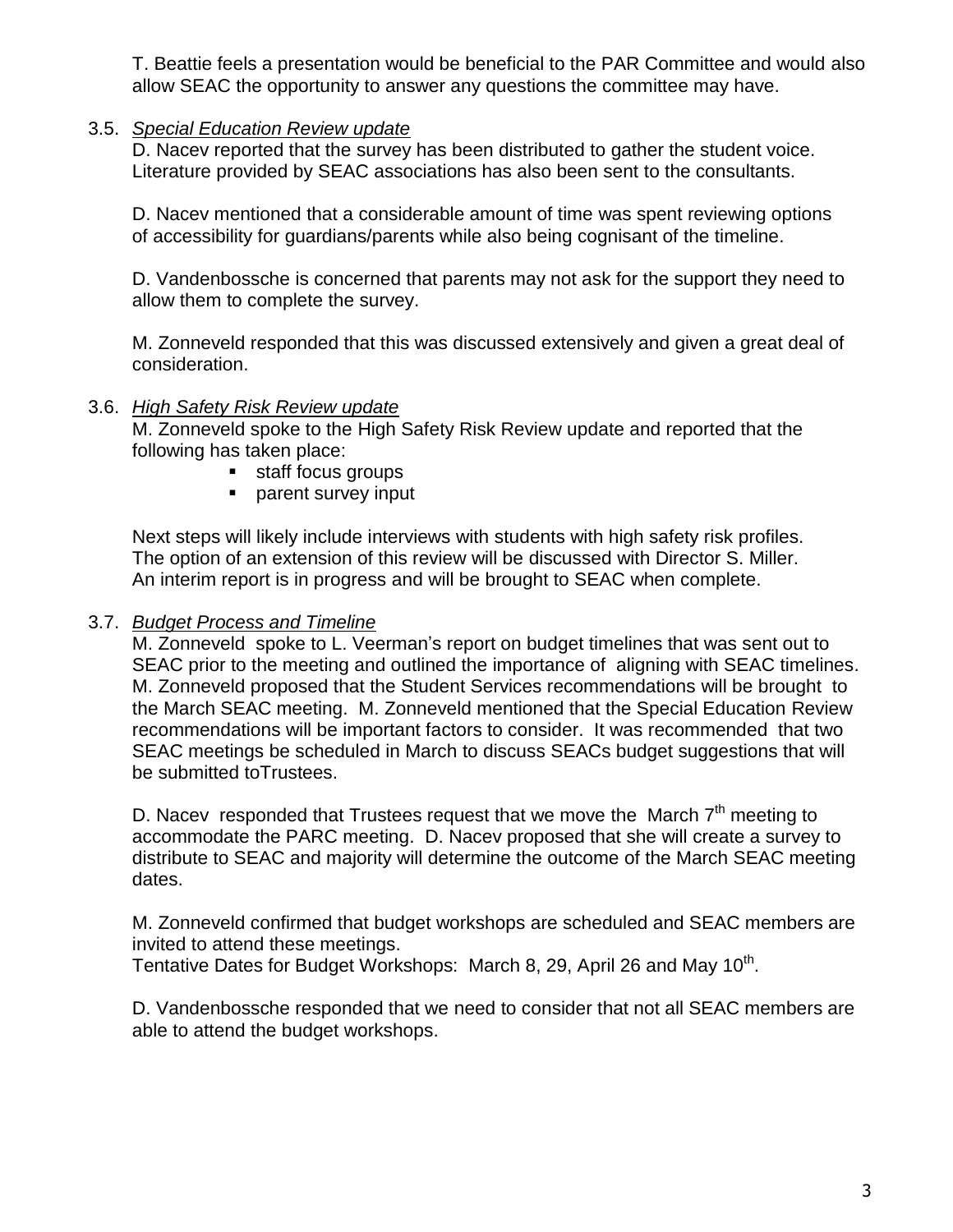# 4.0 **Questions from the Public**

1. Are there IEPs for ESL students?

M. Zonneveld responded that Early Language Learners are taught by ESL teachers or are in the ESL program. This does not indicate that they have an IEP. These students may be an ELL student but not have a need for an IEP. This can sometimes be challenging to determine in the beginning stages.

2. Parent brought forward a question regarding the Sped Review Survey. Would like to know why the survey was conducted as a confidential survey and did not direct the participant to provide contact information?

M. Zonneveld responded that the survey was conducted in this manner to allow for confidential responses. This was to ensure that the responses in no way could be tracked back or identify the child. Anonymity was protected by removing any information that may have been provided otherwise.

# 5.0 **SEAC Discussion/Question Period**

D. Vandenbossche mentioned that the SEAC circular was forwarded on to SEAC.

D. Vandenbossche requested feedback on the Funding Consultation and what was learned.

M. Zonneveld responded that there were a wide range of stakeholders involved and many open public sessions. The Ministry has not yet provided details of the outcome of the consultations.

D. Vandenbossche requested that information relating to PPM8 provided by C. Koekkoek be added to SEAC page.

# 6.0 **Communication to SEAC**

# 6.1. *Superintendent's Report – February 2017*

# **1. Oakville Elementary Gifted Accommodation**

We are facing continued accommodation pressures at WH Morden for Sept 2017. The population is projected to increase by at least 60 students due to increasing self-contained gifted numbers and the school will not be losing any students who may have chosen French Immersion in grade 1 next year. Our proposed short term solution is that the current grade 5 class (20 students) at Oakwood will remain there for grade 6 (Oakwood is currently a JK-5 school), and that the current self-contained gifted grade 5's (40 students) at Pilgrim Wood will remain for grade 6. Both PW and Oakwood have space to accommodate these students, while Morden does not. We recognize that we need a longer term solution and hope the recommendations from the Spec Ed Review will help with this planning. We welcome any input from SEAC to help inform our report going to the board on Feb. 15<sup>th</sup>.

A. Collard would like to find locations that could serve all students in each of the municipalities. Would like to eliminate the large number of transitions and hopes that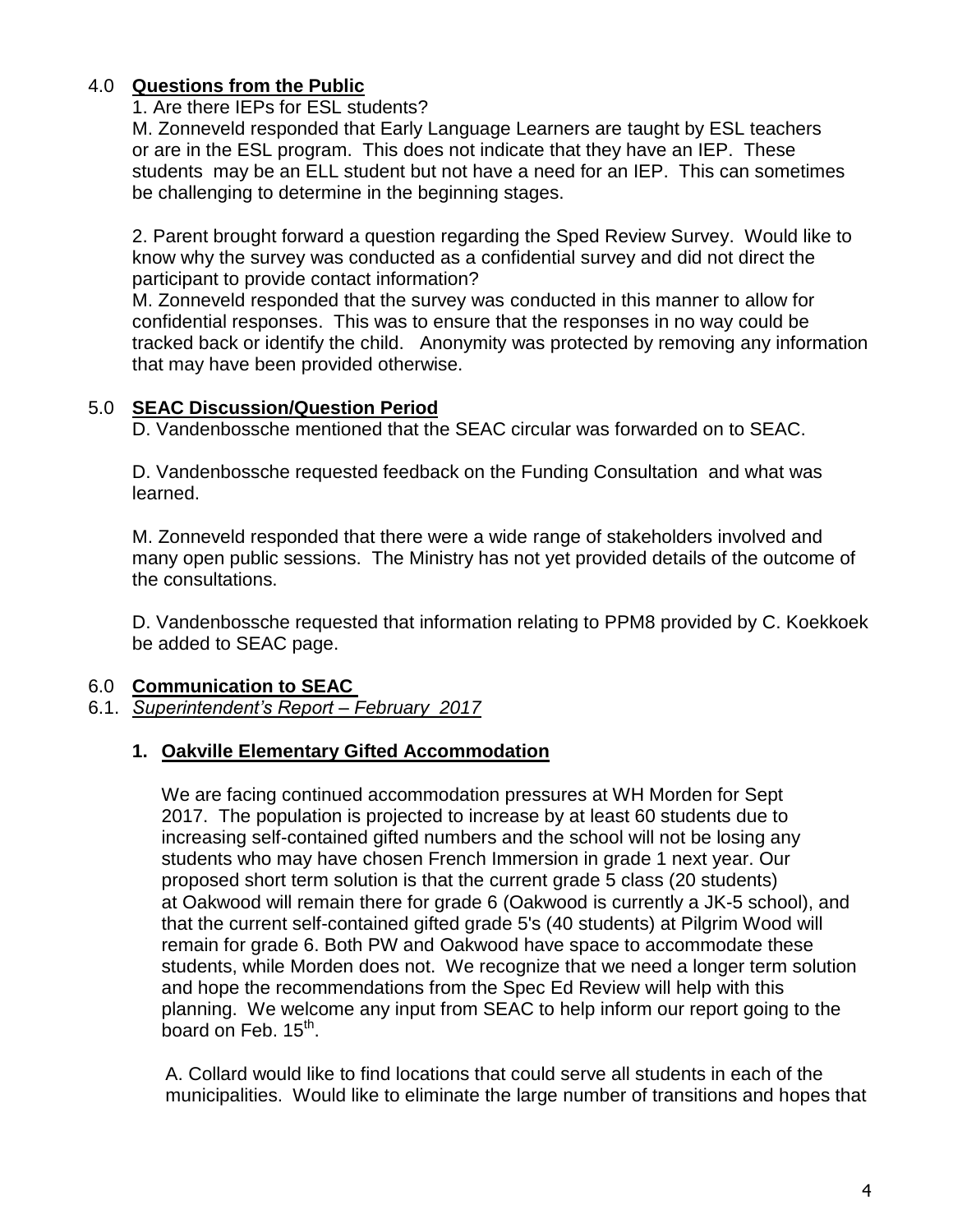after this review is complete they can consolidate into one home where they will not outgrow the school.

# **2. Gifted Screening results have arrived**

SEAC was informed last month that the scoring results for the Naglieri Nonverbal Ability Test were delayed in coming back from the third party scoring service. They have now arrived earlier than expected from a new service and are being shared with schools and parents. The associated timelines have been revised to reflect this early arrival and we expect all processes to be completed in a manageable timeframe.

# **3. Ministry Alternative Program Framework Feedback**

The Ministry has invited all boards to send representatives to provide feedback on a proposed Alternative Program Framework later this month. We are sending CPP and Life Skills teachers, elementary and secondary administrators, and Student Services Department staff. D. Nacev was also invited as the SEAC representative.

# 6.2. *Association Reports*

ABC, D. Spence

Open House Wednesday February 15<sup>th</sup> in Oakville, location is City Hall meeting room #156

LDAH, D. Vandenbossche

- [Solutions for Learning Conference](http://ldahalton.ca/annual-conference/) March 23<sup>rd</sup> Dr. Todd Cunningham guest speaker along with several other guest speakers. See link for details.
- [Lecture Series –](http://ldahalton.ca/solutions-learning-lecture-series/) Feb  $22^{nd}$ , Presenter is Diana Lang providing information on transitions to High School. See link for details

Director S. Miller mentioned that he appreciates the opportunity that he has had meeting SEAC members one on one. He would like to compile the information and come back and share what he has learned with SEAC.

# 6.3. *Trustee Reports*

L. Reynolds

- D. Danielli reported that an extra meeting has been added to Burlington PAR.
- Redirection of Alton West Burlington PAR could change outcome
- Ongoing Inspire Awards beginning of every month. SEAC is welcome to nominate an individual (this can also be nominations of students) [Inspire Awards.](https://www.hdsb.ca/our-board/Pages/Board%20of%20Trustees/Inspire-Awards.aspx)

# K. Graves

- D. Bower recently received an Inspire Award and was nominated by her school community
- Delegation bylaw public consultation today and will come to board next Wednesday

A. Collard,